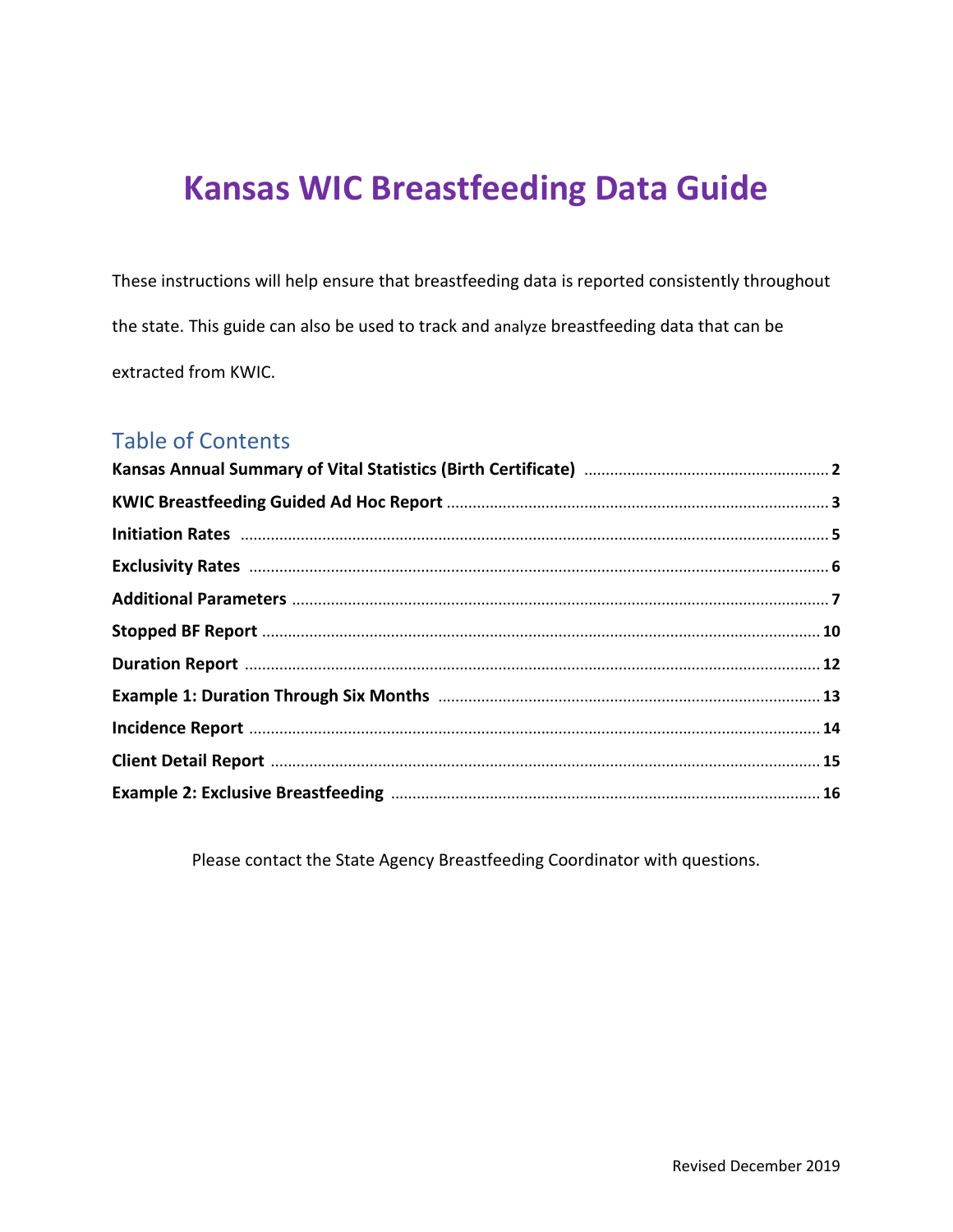### **Kansas Annual Summary of Vital Statistics (Birth Certificate)**

- 1. Visit th[e Public Health Informatics](http://www.kdheks.gov/phi/) page. Scroll down to "Annual Summary Full Report" and select the most current available year. The data are two years old (i.e. in 2019, 2017 data is the most current.)
- 2. Open the Annual Summary Full Report and locate the Table titled, "Live Births by County of Residence and Peer Group by Initiation of Breastfeeding."
- 3. The value in green under **Initiated Breastfeeding** is reported, which is the percent of infants born that initiated breastfeeding in that year. **Live Births** is also reported.

| Table C16<br>Live Births by County of Residence and Peer Group*<br>by Initiation of Breastfeedingt<br>Kansas, 2017 |               |        |                                                                     |        |         |                   |  |  |  |
|--------------------------------------------------------------------------------------------------------------------|---------------|--------|---------------------------------------------------------------------|--------|---------|-------------------|--|--|--|
| County of                                                                                                          | Live          |        | <b>Did Not Initiate</b><br>Initiated Breastfeeding<br>Breastfeeding |        |         |                   |  |  |  |
| Residence                                                                                                          | <b>Births</b> | Number | Percent                                                             | Number | Percent | n.s. <sup>†</sup> |  |  |  |
| Kansas                                                                                                             | 36,464        | 32.162 | 88.5                                                                | 4.169  | 11.5    | 133               |  |  |  |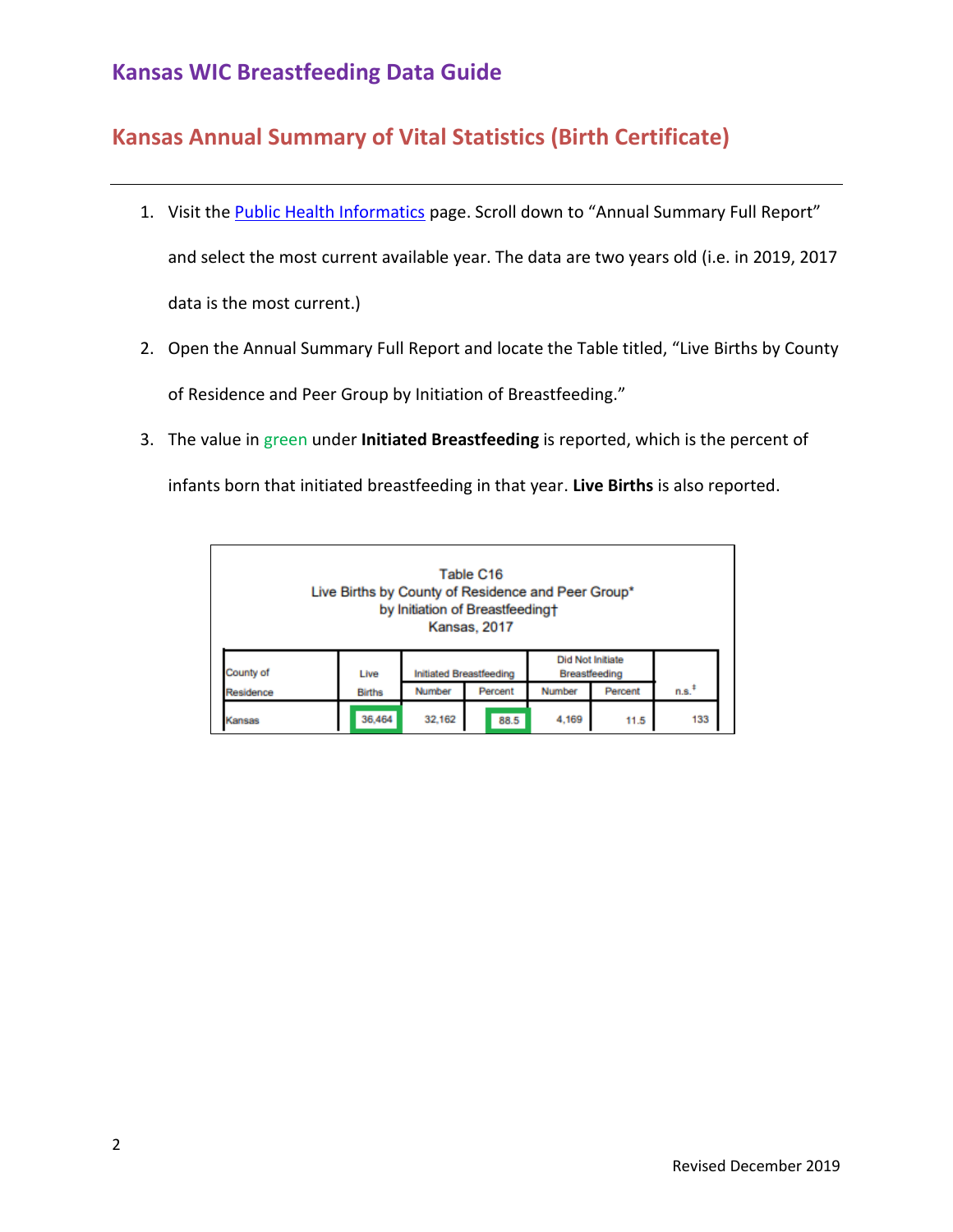#### **KWIC Breastfeeding Guided Ad Hoc Report**

- 1. For LA Staff: From WIC Client Services, select **Reports**. From the **Reports** dropdown, select **Breastfeeding Guided Ad Hoc Report**.
- 2. For SA Staff: From WIC Central Office, select **BF Reports**. From the **Reports** dropdown, select **Breastfeeding Guided Ad Hoc Report**.
- 3. Select your **Agency** or **Clinic** from the **Report Criteria** (the custom reports are only

available to the SA.)

- 4. Select a **Cohort**. Selecting a cohort means that you will be asking for data for all babies turning that age for the report period you select. Typically, a  $7<sup>th</sup>$ Month cohort is selected, then data will be extracted for all babies turning 7 months old during the Report Period you select.
- 5. Select the **Report Period**. This is the time frame for which you want data extracted. A **From** date and a

**To** date must be selected. The data are approximately one year old. Select the calendar year for which you are reporting. For example, in 2019, January 2018 to December 2018 (calendar year) will be reported.

| Select Report Period |                          |  |  |  |  |  |  |  |
|----------------------|--------------------------|--|--|--|--|--|--|--|
| From January, 2018   | $\vee$ to December, 2018 |  |  |  |  |  |  |  |

|             | <b>Select Cohort</b> |  |
|-------------|----------------------|--|
|             | ٠<br>w               |  |
|             | 2nd Month            |  |
| <b>Sele</b> | 3rd Month            |  |
|             | 4th Month            |  |
| From        | 5th Month            |  |
|             | 6th Month            |  |
|             | 7th Month            |  |
|             | 8th Month            |  |
|             | 9th Month            |  |
|             | 10th Month           |  |
|             | 11th Month           |  |
|             | 12th Month           |  |
|             | 13th Month           |  |
|             | 14th Month           |  |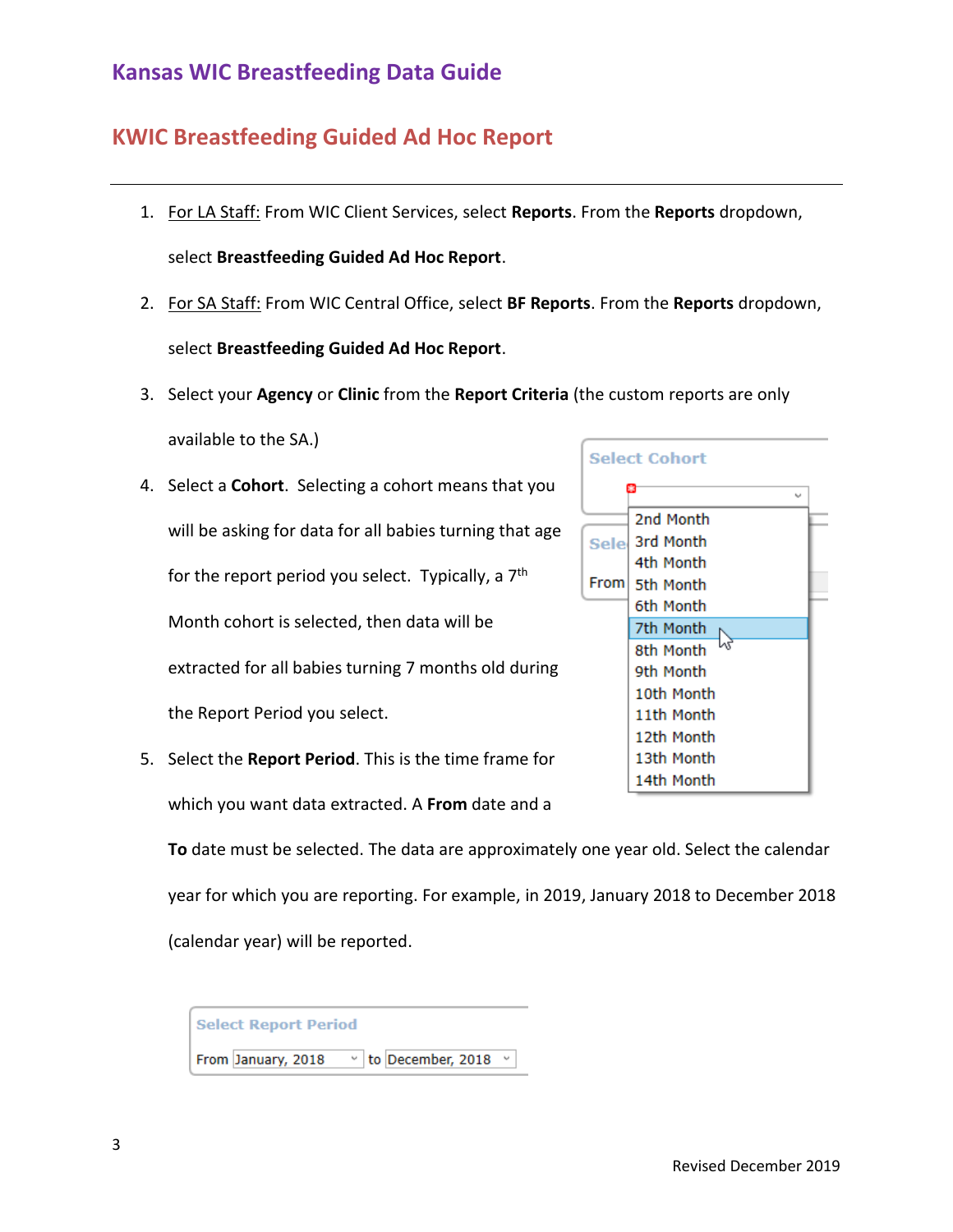**NOTE:** Before July 2014, the Breastfeeding Ad Hoc Report data was only available for babies turning 7 months and 14 months old. The addition of new cohorts increased report options. However, if you wish to compare pre-2014 data to post-2014 data, you will need to use the  $7<sup>th</sup>$  and  $14<sup>th</sup>$  month cohorts. For initiation rates to compare to the State WIC rates and previous initiation rates be sure to select the 7th month cohort for a correct comparison. **7 th month cohorts are best for determining exclusive breastfeeding rates through six months.**

6. Once Report Criteria, Cohort and Report Period have been accurately entered, select

#### **Review Parameters**.

7. Select **Generate**.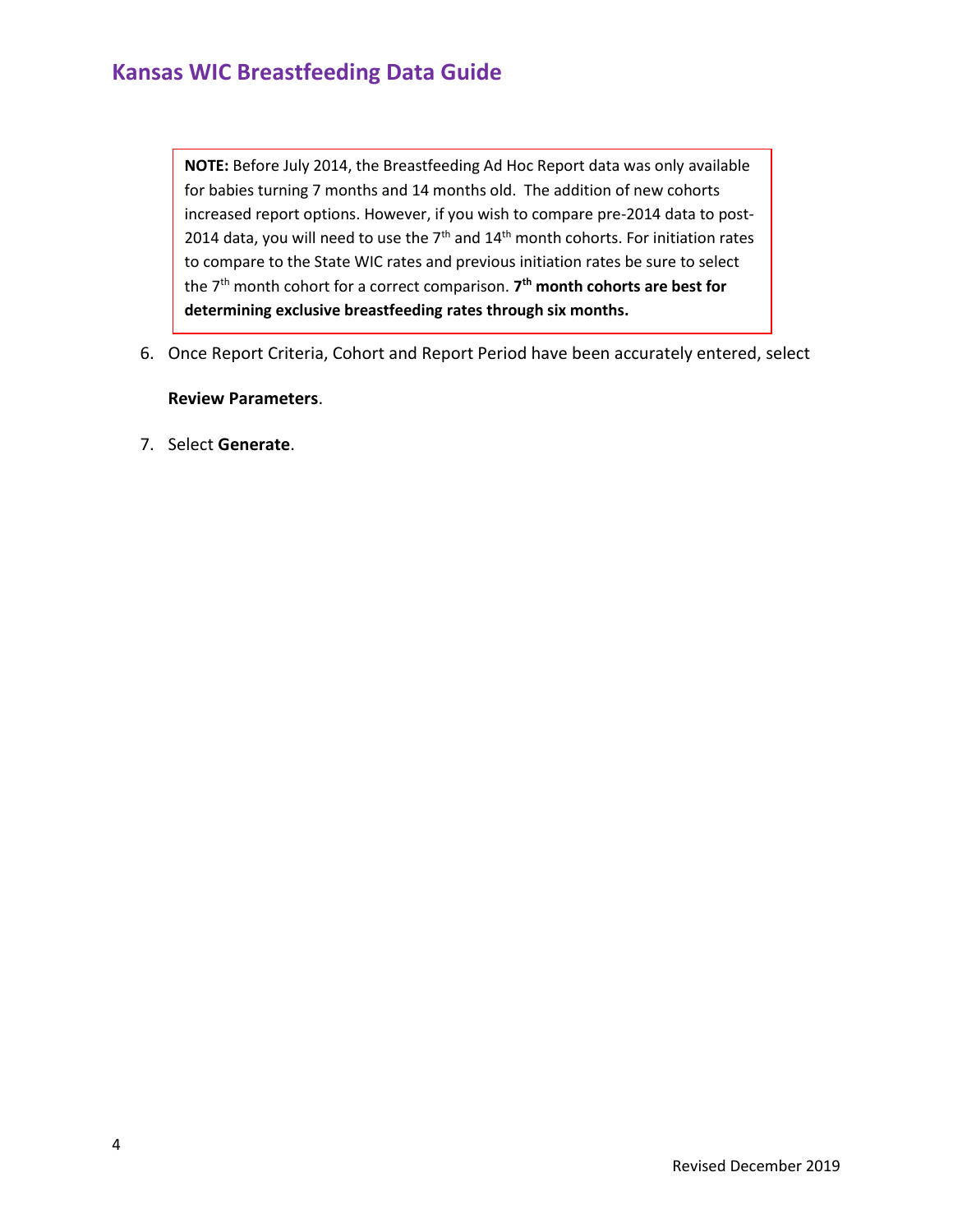#### **Initiation Rates**

- 1. Select **Client Detail**.
- 2. Using the Client Detail window at the top of the screen, note the **Record Count** in green

#### for All **BF Statuses**.



#### 3. In the **BF Status** window, select **Ever**.

| Stopped BF   Duration   Incidence   Client Detail |                    |              |
|---------------------------------------------------|--------------------|--------------|
| <b>Client Detail</b>                              | <b>BF Status:</b>  | $\Box$ All   |
| Tree View: O Expand Tree @ Collapse Tree          | Exclusively Mostly |              |
| Client View: ◉ Show All ○ Match Only              | Limited            | Stopped      |
| Record Count 11440                                | $\sqrt{ }$ Ever    | $\Box$ Never |

4. Calculate the percentage of infants that initiated breastfeeding by dividing the Record

Count from 3. by the Record Count from 2. The percent of infants who initiated

breastfeeding is reported.

**11,440 Breastfed Infants / 14,987 Total Infants \* 100% = 76.3% Initiation**

**NOTE:** Initiation rates can also be found using the **Incidence** Report (page 14.) If using Client Detail to extract Exclusivity data, it may be easier to extract initiation at the same time.

Keep in mind, many agencies have small caseloads and populations. Therefore, percentages are less meaningful for comparison between counties and years. For example:

2018 County A: 5 Breastfed Infants / 10 Total Infants \* 100% = **50.0%**

2019 County A: 4 Breastfed Infants / 9 Total Infants \* 100% = **44.4%**

Even though it is a decrease of 5.6%, it is not very meaningful because of the limitations of a small sample size. Whereas, if a larger agency experienced a 5.6% decrease in breastfeeding rates, it would be substantial.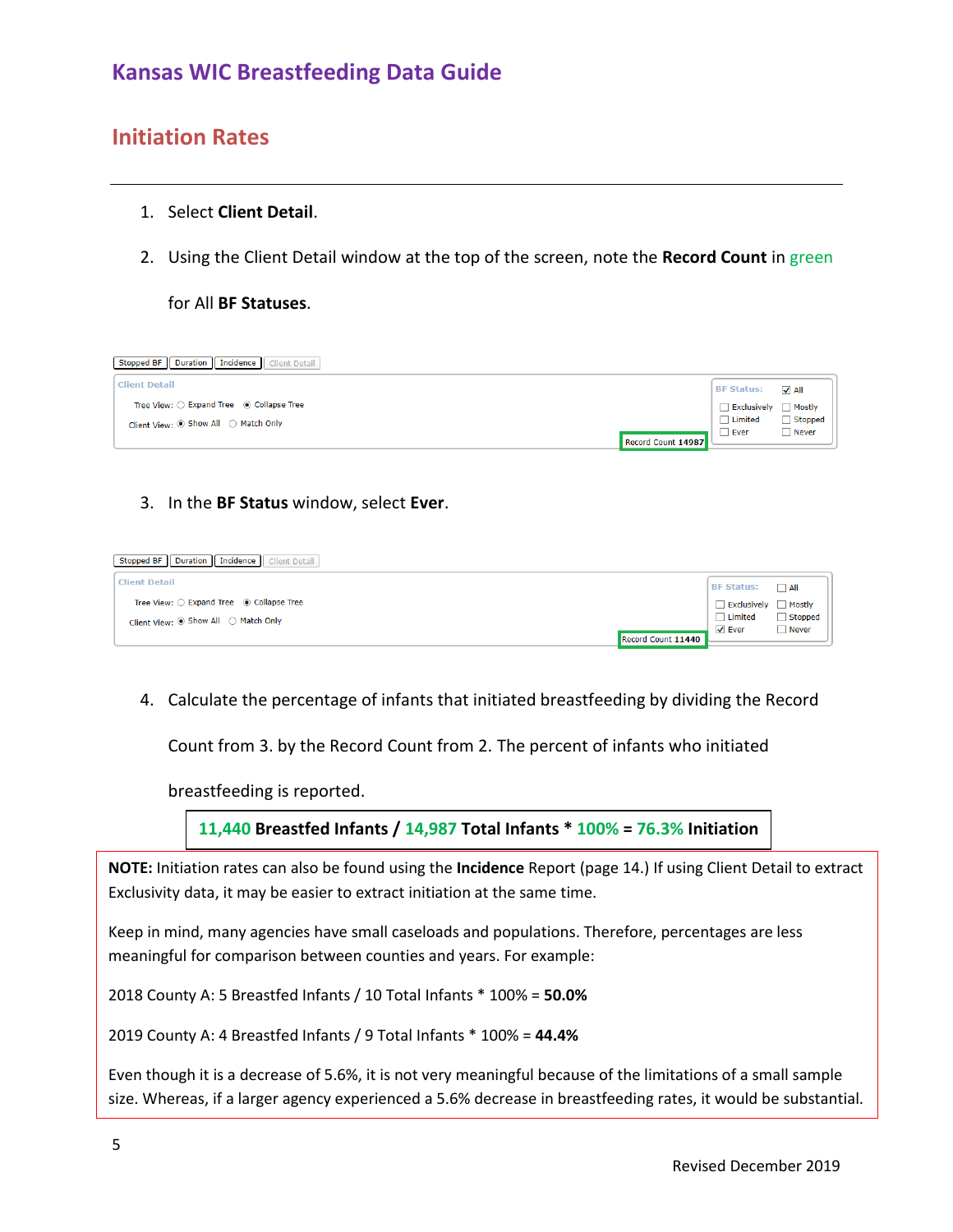# **Exclusivity Rates**

#### 1. Select **Client Detail**.

2. Click the Client Detail window at the top of the screen.

| Stopped BF   Duration   Incidence   Client Detail                             |                    |                    |
|-------------------------------------------------------------------------------|--------------------|--------------------|
| <b>Client Detail</b>                                                          | <b>BF Status:</b>  | $\overline{V}$ All |
| Tree View: C Expand Tree C Collapse Tree                                      | Exclusively Mostly |                    |
| Client View: O Show All O Match Only                                          | <b>Limited</b>     | Stopped            |
| Record Count 76                                                               | <b>Ever</b>        | Never              |
| <b>Report Parameters</b>                                                      |                    |                    |
| A Report Status Comparative Calculation                                       |                    |                    |
| $= 0.0 \%$<br>BF Status of Choose Items<br>from All<br>$\sim$<br>$\mathbf{v}$ |                    |                    |

#### 3. Under **Report Status Comparative Calculation**, select BF Status of **Exclusive**. Note the %.

| <b>Client Detail</b>                                                   |           |                  |                        | <b>BF Status:</b>  | $J$ All |
|------------------------------------------------------------------------|-----------|------------------|------------------------|--------------------|---------|
| Tree View: C Expand Tree C Collapse Tree                               |           |                  |                        | Exclusively Mostly |         |
| Client View: O Show All O Match Only                                   |           |                  |                        | Limited            | Stopped |
|                                                                        |           |                  | <b>Record Count 76</b> | $\Box$ Ever        | Never   |
| Report Parameters                                                      |           |                  |                        |                    |         |
| <b>Report Status Comparative Calculation</b>                           |           |                  |                        |                    |         |
| $t = 14.5 \%$<br>from All<br>BF Status of Exclusive                    |           |                  |                        |                    |         |
| $\nabla$ Exclusive $\downarrow$<br><b>Clinic</b><br><b>Infant Name</b> | Infant ID | <b>BF Status</b> | Mother                 |                    | Match   |
| Mostly<br>Stopped                                                      |           |                  |                        |                    | x       |
| Ever<br><b>Never</b>                                                   |           |                  |                        |                    | x       |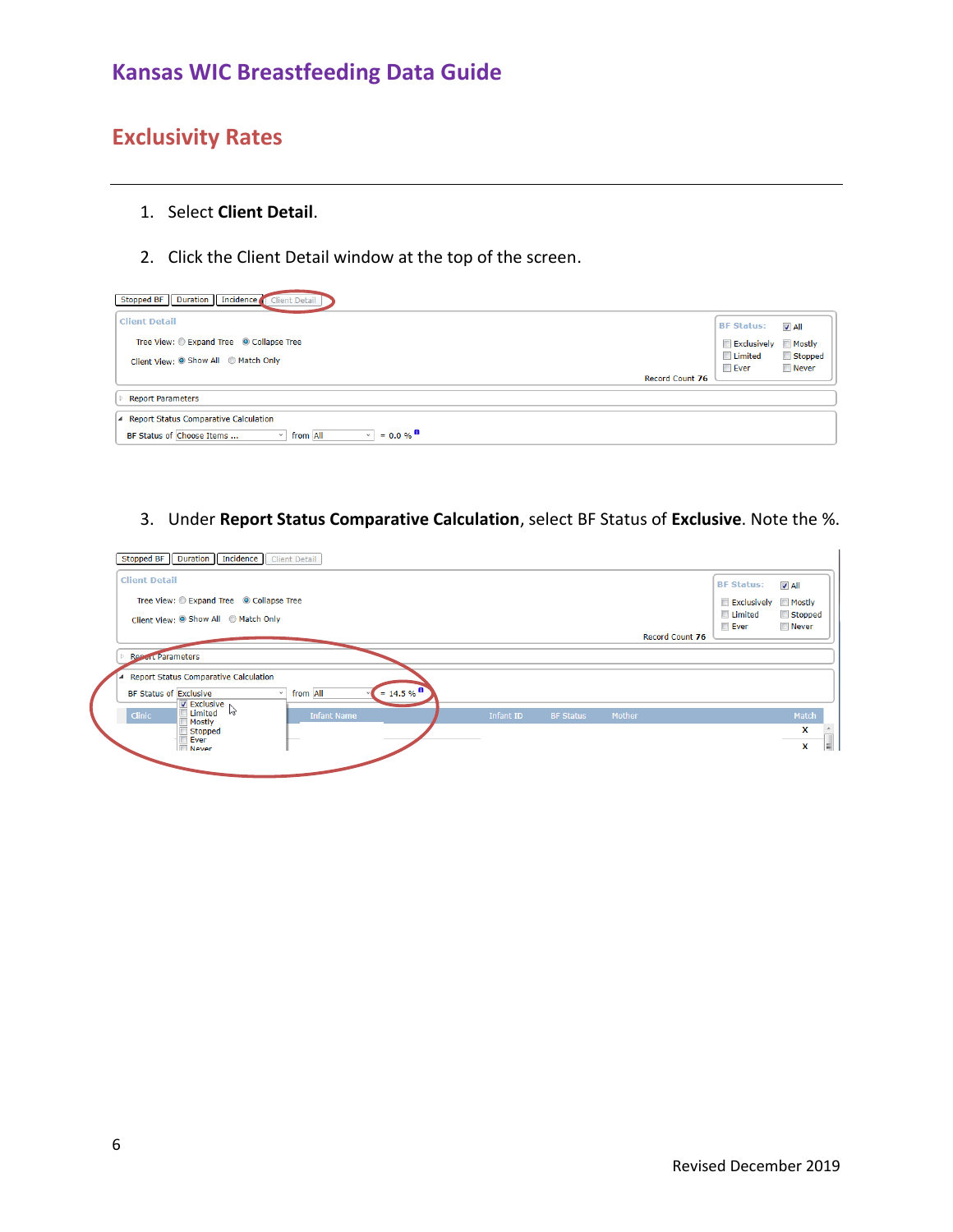#### **Additional Parameters**

- 1. From BF Ad Hoc Criteria, select **Risks.** Select the **Risk Factor(s)** from the list(s) that you wish to include in the report parameters.
- 2. Click the **>** arrow to add the risk factor(s) to **Selected Risk Factors**. Note: to remove risk factors from the Selected Risk Factors list, use the **<** arrow. If **Any** is selected, the report will include any selected risk factors. If **All** is selected, the report will only include clients that have all selected risk factors.

| Report Criteria<br>Race/Ethnicity   Referrals (Has)   Referrals (To)   Age/Education   Review Parameters<br><b>Risks</b> |        |                                                         |
|--------------------------------------------------------------------------------------------------------------------------|--------|---------------------------------------------------------|
| <b>Risks</b>                                                                                                             |        |                                                         |
|                                                                                                                          |        |                                                         |
| <b>Infant/Child Risk Factors</b>                                                                                         |        | $\odot$ Any $\odot$ All<br><b>Selected Risk Factors</b> |
| <b>Available Risk Factors</b>                                                                                            |        |                                                         |
| At Risk of Short Stature, Recumbent Length                                                                               | $\geq$ |                                                         |
| At Risk of Underweight, Weight/Length                                                                                    |        |                                                         |
| Breastfeeding Infant of Priority 1 Woman                                                                                 |        |                                                         |
| Breastfeeding Infant of Priority 4 Woman                                                                                 |        |                                                         |
|                                                                                                                          |        |                                                         |
| <b>Prenatal Risk Factors</b>                                                                                             |        | $@$ Any $@$ All<br><b>Selected Risk Factors</b>         |
| <b>Available Risk Factors</b>                                                                                            |        |                                                         |
| <b>Multifetal Gestation</b>                                                                                              | >      |                                                         |
| <b>Oral Health Conditions</b>                                                                                            |        |                                                         |
| <b>Other Medical Conditions</b>                                                                                          |        |                                                         |
| Overweight                                                                                                               |        |                                                         |
|                                                                                                                          |        |                                                         |
| <b>Postpartum Risk Factors</b><br><b>Available Risk Factors</b>                                                          |        | $\odot$ Any $\odot$ All<br><b>Selected Risk Factors</b> |
|                                                                                                                          |        |                                                         |
| Alcohol and/or Illegal Drug Use<br>$\wedge$                                                                              | $\geq$ |                                                         |
| Assumed Risk for Women & Children over 2 yrs                                                                             |        |                                                         |
| Breastfeeding Mother of Priority 2 Infant                                                                                |        |                                                         |
| Depression                                                                                                               |        |                                                         |
| * List includes risk factors that were assigned to clients matching report criteria.                                     |        |                                                         |
| Some risk factors may not be available for selection.                                                                    |        |                                                         |
|                                                                                                                          |        |                                                         |
|                                                                                                                          |        | Close                                                   |

 $\odot$  Any  $\odot$  All Selected Risk Factors Alcohol and/or Illegal Drug Use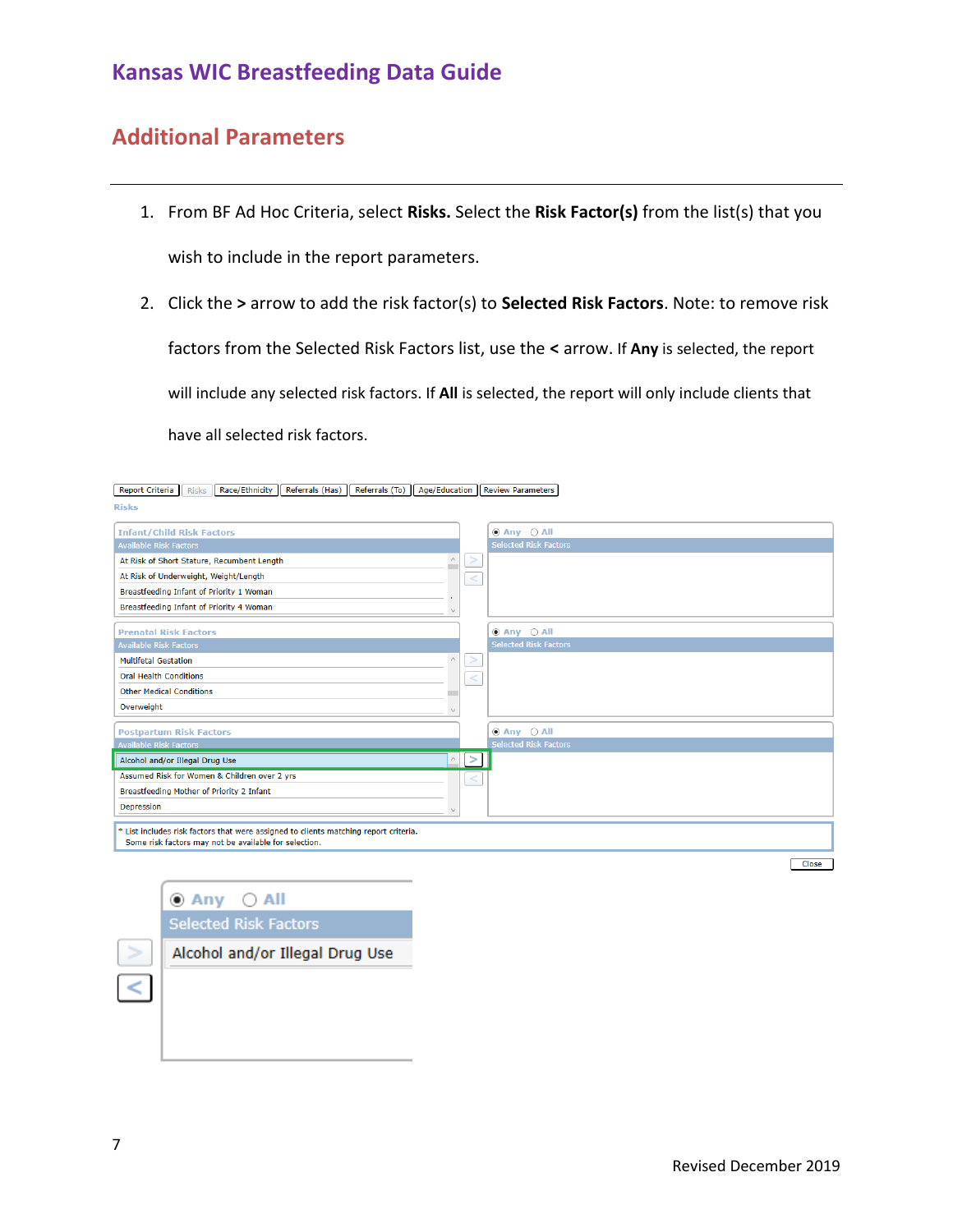- 3. From BF Ad Hoc Criteria, select **Race/Ethnicity.** Select **Race(s)** from the list(s) that you wish to include in the report parameters.
- 4. Click the **>** arrow to add the risk factor(s) to **Selected Races**. Note: to remove races from the Selected Races list, use the **<** arrow.
- 5. Select whether you would

like the report to include **Any** 

**Report Race** or **Primary Race** 

**Only**. For example, if

○ Any Reported Race ● Primary Race Only **Selected Races** Black/African American

Black/African American is

selected and Primary Race Only is selected, the report will not include clients whose primary race is something other than Black/African American.

- 6. Select **Ethnicity**. Choose from **Hispanic**, **Non-Hispanic** and **Include Either**.
- 7. From BF Ad Hoc Criteria, select **Referrals (Has).** Select the **Referral(s)** from the list(s) that you wish to include in the report parameters. For example, if TANF is selected, the report will include clients that already have TANF.
- 8. Click the **>** arrow to add the referral(s) (Has) to **Selected Referrals (Has)**. Note: to remove Referrals (Has) from the Selected Referrals (Has) list, use the **<** arrow. If **Any** is selected, the report will include any selected Referrals (Has). If **All** is selected, the report will only include clients that have all selected Referrals (Has).
- 9. From BF Ad Hoc Criteria, select **Referrals (To).** Select the **Referral(s)** from the list(s) that you wish to include in the report parameters. For example, if TANF is selected, the report will include clients that have been referred to TANF.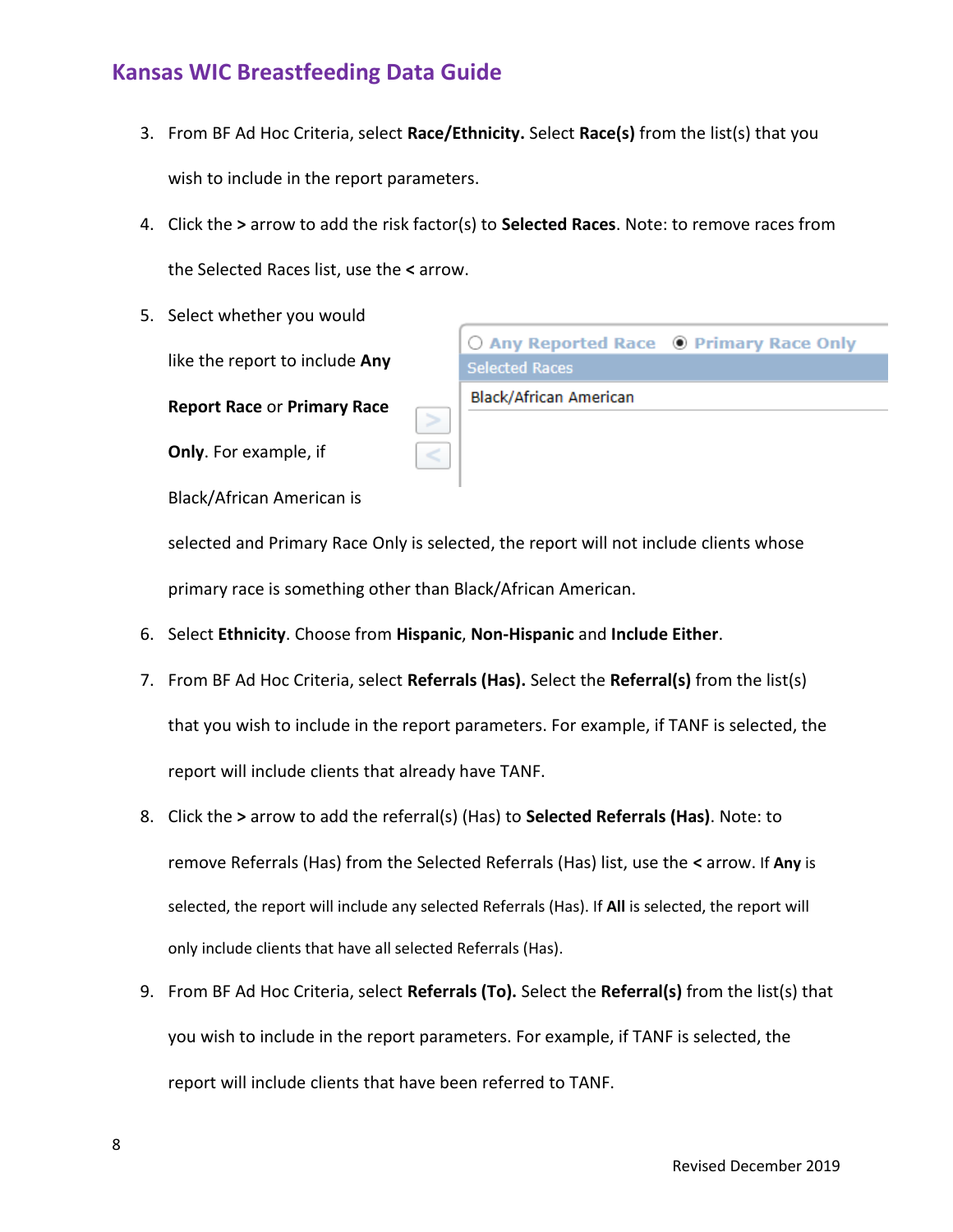- 10. Click the **>** arrow to add the referral(s) (To) to **Selected Referrals (To)**. Note: to remove Referrals (To) from the Selected Referrals (To) list, use the **<** arrow. If **Any** is selected, the report will include any selected Referrals (To). If **All** is selected, the report will only include clients that have all selected Referrals (To).
- 11. From BF Ad Hoc Criteria, select **Age/Education.** Select the **Age(s) and Education(s)** from the list(s) that you wish to include in the report parameters.
- 12. Click the **>** arrow to add the Age/Education to **Selected Age/Education**. Note: to remove Age/Education from the Selected Age/Education list, use the **<** arrow.
- 13. Select **Review Parameters.** Here, view all the selected parameters and edit as needed.
- 14. Once the parameters have been finalized, select **Generate**.
- 15. All reports can be **Printed** or **Saved As** an Excel file.

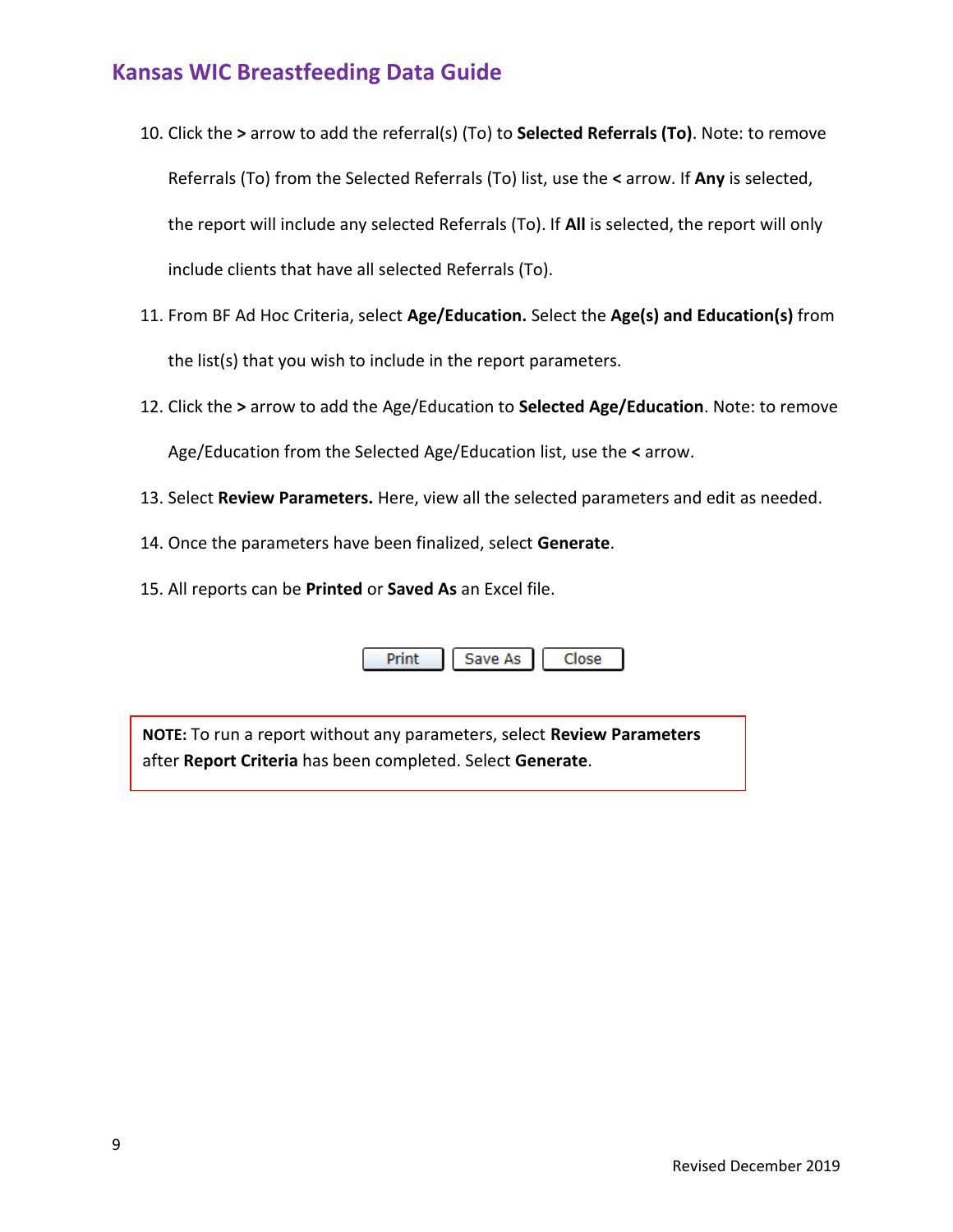#### **Stopped BF Report**

- 1. From BF Report #1, select **Stopped BF.**
- 2. The beginning of the report will always begin with Unknown, Never and 0 Weeks in the

left column (**Week Breastfeeding Stopped**).

|                              | <b>Number and Percent of Infants Breastfed</b> |       |   |                                          |   |                          |     |       |  |  |
|------------------------------|------------------------------------------------|-------|---|------------------------------------------|---|--------------------------|-----|-------|--|--|
| Week<br><b>Breastfeeding</b> | <b>Infant Matches</b><br><b>Parameters</b>     |       |   | <b>Not Matching</b><br><b>Parameters</b> |   | <b>No Mother</b><br>Data |     | Total |  |  |
| <b>Stopped</b>               | #                                              | $%$ * | # | $%$ *                                    | # | $%$ *                    | #   | $%$ * |  |  |
| <b>Unknown</b>               |                                                | 0.9   | 0 | 0.0                                      | O | 0.0                      |     | 0.9   |  |  |
| PG Mother on WIC             |                                                | 0.8   | 0 | 0.0                                      |   | 0.0                      | ĥ   | 0.8   |  |  |
| Mother Not on WIC            |                                                | 0.1   | 0 | 0.0                                      |   | 0.0                      |     | 0.1   |  |  |
| <b>Unknown</b>               |                                                | 0.0   | 0 | 0.0                                      |   | 0.0                      |     | 0.0   |  |  |
| <b>Never</b>                 | 158                                            | 20.4  | 0 | 0.0                                      | 0 | 0.0                      | 158 | 20.4  |  |  |
| PG Mother on WIC             | 115                                            | 14.9  | 0 | 0.0                                      |   | 0.0                      | 115 | 14.9  |  |  |
| Mother Not on WIC            | 42                                             | 5.4   | 0 | 0.0                                      |   | 0.0                      | 42  | 5.4   |  |  |
| <b>Unknown</b>               |                                                | 0.1   | 0 | 0.0                                      |   | 0.0                      |     | 0.1   |  |  |
| 0 Weeks (1-3 days)           | 54                                             | 7.0   | 0 | 0.0                                      | U | 0.0                      | 54  | 7.0   |  |  |
| PG Mother on WIC             | 49                                             | 6.3   | 0 | 0.0                                      |   | 0.0                      | 49  | 6.3   |  |  |
| Mother Not on WIC            | 5                                              | 0.6   | 0 | 0.0                                      |   | 0.0                      | 5   | 0.6   |  |  |
| <b>Unknown</b>               |                                                | 0.0   | 0 | 0.0                                      |   | 0.0                      |     | 0.0   |  |  |

\*At 0 Weeks (1-3 days) 7.0% of infants in the selected cohort stopped breastfeeding.

- 3. Depending on the cohort you select, the final page of the report will vary.
- 4. If 14 months is selected as the Cohort on Report Criteria, the report will show Week

Breastfeeding Stopped, up to **12 Months**.

5. All reports can be **Printed** or **Saved As** an Excel file.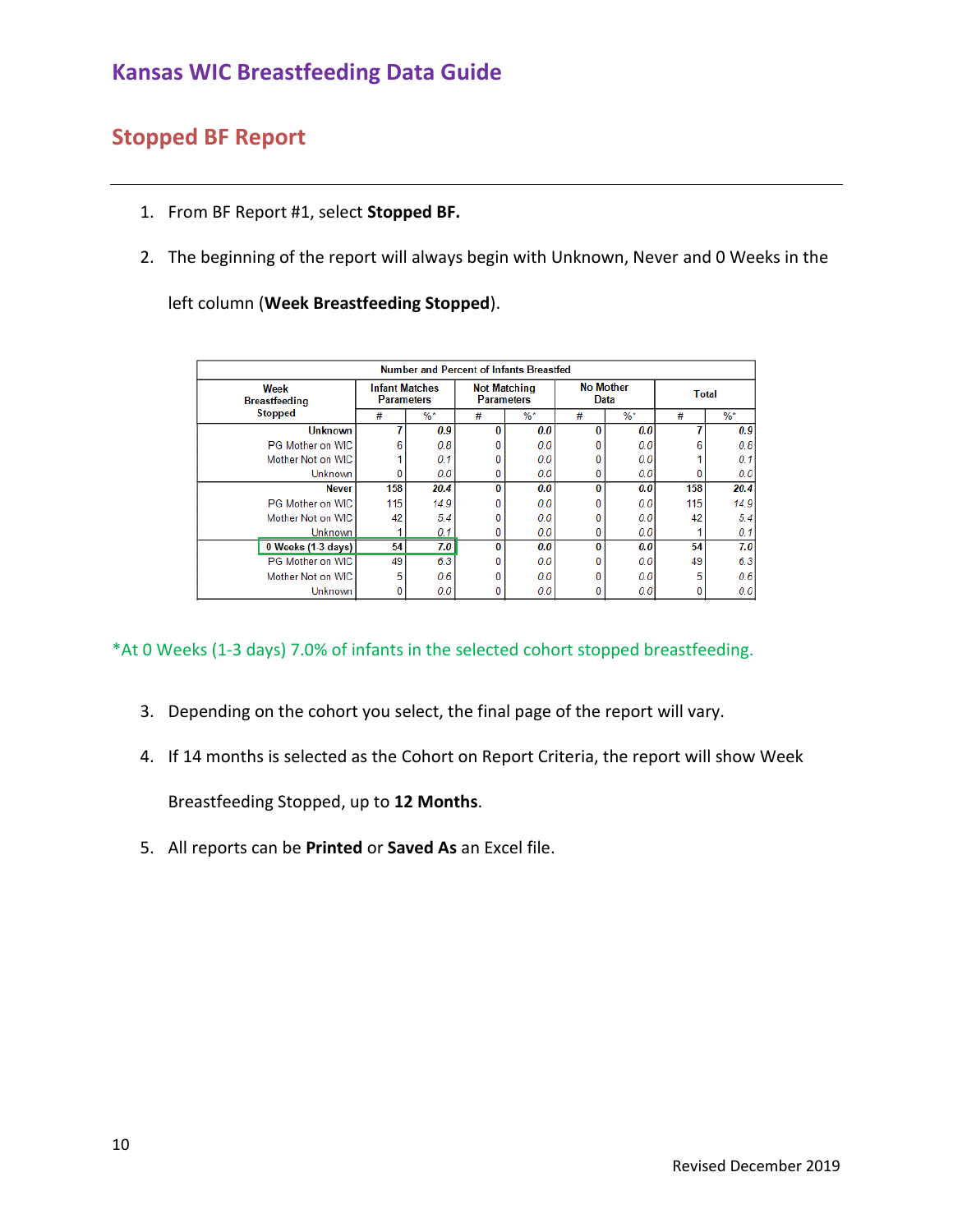| <b>Number and Percent of Infants Breastfed</b> |                                            |       |                                          |                 |   |                          |     |                 |  |
|------------------------------------------------|--------------------------------------------|-------|------------------------------------------|-----------------|---|--------------------------|-----|-----------------|--|
| Week<br><b>Breastfeeding</b>                   | <b>Infant Matches</b><br><b>Parameters</b> |       | <b>Not Matching</b><br><b>Parameters</b> |                 |   | <b>No Mother</b><br>Data |     | <b>Total</b>    |  |
| <b>Stopped</b>                                 | #                                          | %*    | #                                        | $\frac{9}{6}$ * | # | $%$ *                    |     | $\frac{9}{6}$ * |  |
| 11 Months (302-336 days)                       | 12                                         | 1.6   | 0                                        | 0.0             | 0 | 0.0                      | 12  | 1.6             |  |
| PG Mother on WIC                               | 10                                         | 1.3   | 0                                        | 0.0             |   | 0.0                      | 10  | 1.3             |  |
| Mother Not on WIC                              | 2                                          | 0.3   | 0                                        | 0.0             |   | 0.0                      | 2   | 0.3             |  |
| Unknown                                        | 0                                          | 0.0   | 0                                        | 0.0             | 0 | 0.0                      | 0   | 0.0             |  |
| 12 Months (337-364 days)                       | $\overline{\mathbf{3}}$                    | 0.4   | 0                                        | 0.0             | 0 | 0.0                      | 3   | 0.4             |  |
| PG Mother on WIC                               | 3                                          | 0.4   | 0                                        | 0.0             |   | 0.0                      | 3   | 0.4             |  |
| Mother Not on WIC                              | Ω                                          | 0.0   | 0                                        | 0.0             |   | 0.0                      |     | 0.0             |  |
| Unknown                                        | 0                                          | 0.0   | 0                                        | 0.0             | 0 | 0.0                      |     | 0.0             |  |
| $> 12$ Months ( $> = 365$ days)                | 144                                        | 18.6  | 0                                        | 0.0             | 0 | 0.0                      | 144 | 18.6            |  |
| PG Mother on WIC                               | 112                                        | 14.5  | 0                                        | 0.0             | n | 0.0                      | 112 | 14.5            |  |
| Mother Not on WIC                              | 32                                         | 4.1   | 0                                        | 0.0             |   | 0.0                      | 32  | 4.1             |  |
| Unknown                                        | 0                                          | 0.0   | 0                                        | 0.0             | 0 | 0.0                      | 0   | 0.0             |  |
| <b>Unknown</b>                                 | 0                                          | 0.0   | $\bf{0}$                                 | 0.0             | 0 | 0.0                      | 0   | 0.0             |  |
| PG Mother on WIC                               | 0                                          | 0.0   | 0                                        | 0.0             | n | 0.0                      |     | 0.0             |  |
| Mother Not on WIC                              | 0                                          | 0.0   | 0                                        | 0.0             | 0 | 0.0                      |     | 0.0             |  |
| Unknown                                        | 0                                          | 0.0   | 0                                        | 0.0             | 0 | 0.0                      | 0   | 0.0             |  |
| <b>Total All Infants</b>                       | 773                                        | 100.0 | $\bf{0}$                                 | 0.0             | 0 | 0.0                      | 773 | 100.0           |  |
| <b>PG Mother on WIC</b>                        | 608                                        | 100.0 | 0                                        | 0.0             | o | 0.0                      | 608 | 78.7            |  |
| <b>Mother Not on WIC</b>                       | 164                                        | 100.0 | 0                                        | 0.0             |   | 0.0                      | 164 | 21.2            |  |
| <b>Unknown</b>                                 |                                            | 100.0 | 0                                        | 0.0             | 0 | 0.0                      |     | 0.1             |  |

\*At 12 Months 0.4% of infants in the selected cohort stopped breastfeeding.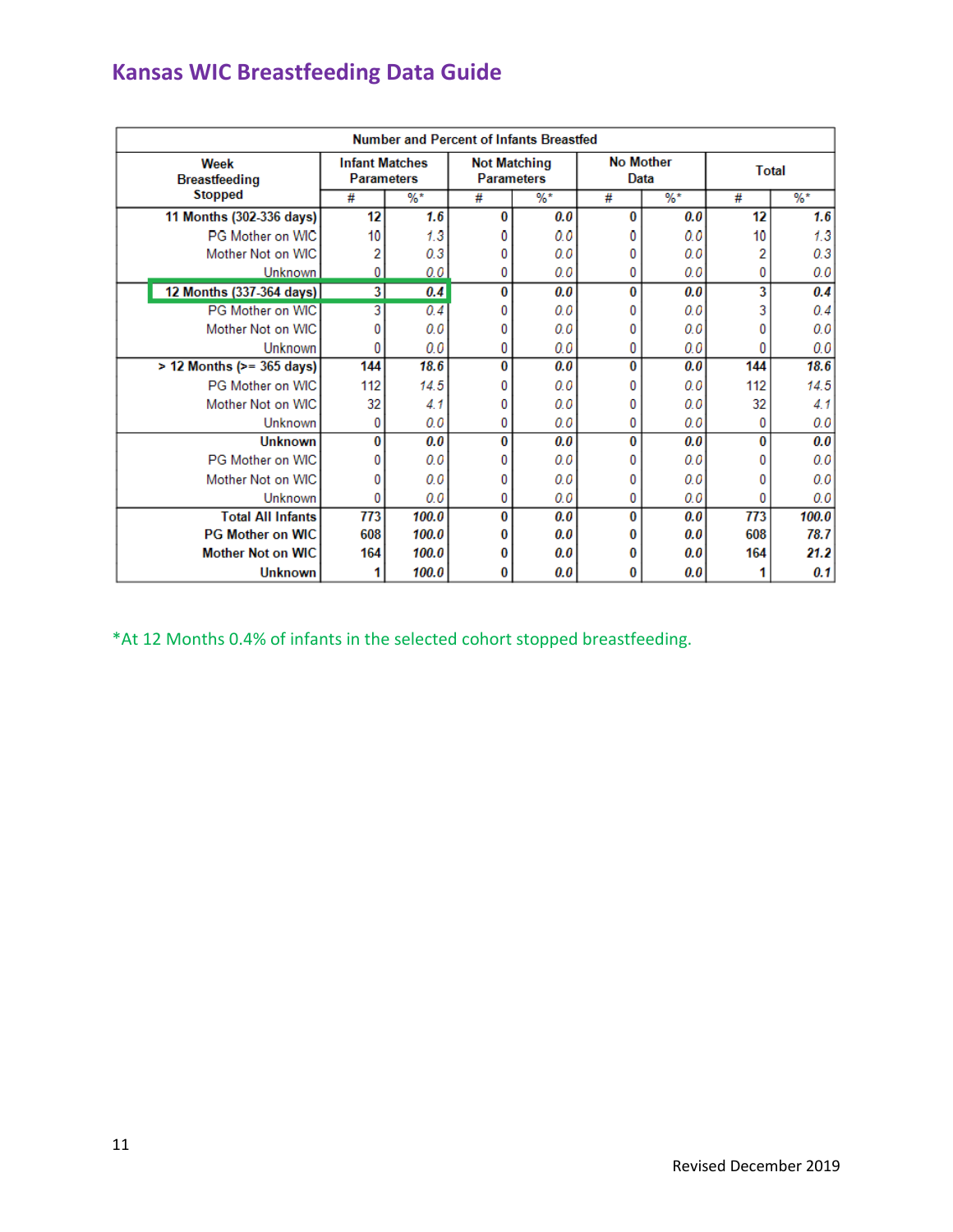#### **Duration Report**

- 1. From BF Report #1, select **Duration.**
- 2. The beginning of the report will always begin with Unknown, Never and 0 Weeks in the

left column (**Duration**).

| Number and Percent of Infants Breastfed |       |                                            |                 |                                          |       |                          |                                                       |  |  |
|-----------------------------------------|-------|--------------------------------------------|-----------------|------------------------------------------|-------|--------------------------|-------------------------------------------------------|--|--|
|                                         |       |                                            |                 |                                          |       |                          | <b>Total</b>                                          |  |  |
| #                                       | $%$ * | #                                          | $\frac{9}{6}$ * | #                                        | $%$ * | #                        | $\%$ *                                                |  |  |
|                                         | 0.9   | O                                          | 0.0             | $\Omega$                                 | 0.0   | 7                        | 0.9                                                   |  |  |
| 6                                       | 0.8   |                                            | 0.0             |                                          |       |                          | 0.8                                                   |  |  |
|                                         | 0.1   |                                            | 0.0             |                                          | 0.0   |                          | 0.1                                                   |  |  |
|                                         | 0.0   | 0                                          | 0.0             |                                          |       |                          | 0.0                                                   |  |  |
| 158                                     | 20.4  | 0                                          | 0.0             | 0                                        | 0.0   | 158                      | 20.4                                                  |  |  |
| 115                                     | 14.9  |                                            | 0.0             |                                          |       | 115                      | 14.9                                                  |  |  |
| 42                                      | 5.4   |                                            | 0.0             |                                          |       | 42                       | 5.4                                                   |  |  |
|                                         | 0.1   | 0                                          | 0.0             |                                          |       |                          | 0.1                                                   |  |  |
| 608                                     | 78.7  | 0                                          | 0.0             | $\mathbf{0}$                             | 0.0   | 608                      | 78.7                                                  |  |  |
| 487                                     | 63.0  |                                            | 0.0             |                                          |       | 487                      | 63.0                                                  |  |  |
| 121                                     | 15.7  |                                            | 0.0             |                                          |       | 121                      | 15.7                                                  |  |  |
|                                         | 0.0   | 0                                          | 0.0             |                                          |       |                          | 0.0                                                   |  |  |
|                                         |       | <b>Infant Matches</b><br><b>Parameters</b> |                 | <b>Not Matching</b><br><b>Parameters</b> |       | <b>No Mother</b><br>Data | 0.01<br>0.0<br>0.0<br>0.0<br>0.0<br>0.0<br>0.0<br>0.0 |  |  |

\*At 0 Weeks (1-3 days) 78.7% of infants in the selected cohort were breastfed.

- 3. Depending on the cohort you select, the final page of the report will vary.
- 4. If 14 months is selected as the Cohort on Report Criteria, the report will show Duration,

up to **> 12 Months**.

| Number and Percent of Infants Breastfed |                                            |                 |   |                                          |   |                          |     |                 |  |
|-----------------------------------------|--------------------------------------------|-----------------|---|------------------------------------------|---|--------------------------|-----|-----------------|--|
| <b>Duration</b>                         | <b>Infant Matches</b><br><b>Parameters</b> |                 |   | <b>Not Matching</b><br><b>Parameters</b> |   | <b>No Mother</b><br>Data |     | <b>Total</b>    |  |
|                                         | #                                          | $\frac{9}{6}$ * | # | $\frac{9}{6}$ *                          | # | $%$ *                    | #   | $\frac{9}{6}$ * |  |
| 11 Months (302-336 days)                | 159                                        | 20.6            | 0 | 0.0                                      | O | 0.0                      | 159 | 20.6            |  |
| <b>PG Mother on WIC</b>                 | 125                                        | 16.2            |   | 0.0                                      |   | 0.0                      | 125 | 16.2            |  |
| Mother Not on WIC                       | 34                                         | 4.4             | 0 | 0.0                                      |   | 0.0                      | 34  | 4.4             |  |
| <b>Unknown</b>                          | $\Omega$                                   | 0.0             | 0 | 0.0                                      |   | 0.0                      | n   | 0.0             |  |
| 12 Months (337-364 days)                | 147                                        | 19.0            | 0 | 0.0                                      | O | 0.0                      | 147 | 19.0            |  |
| <b>PG Mother on WIC</b>                 | 115                                        | 14.9            | 0 | 0.0                                      |   | 0.0                      | 115 | 14.9            |  |
| Mother Not on WIC                       | 32                                         | 4.1             | 0 | 0.0                                      |   | 0.0                      | 32  | 4.1             |  |
| <b>Unknown</b>                          | $\mathbf{0}$                               | 0.0             | 0 | 0.0                                      |   | 0.0                      | 0   | 0.0             |  |
| 12 Months $(>= 365 \text{ days})$<br>>  | 144                                        | 18.6            | 0 | 0.0                                      | O | 0.0                      | 144 | 18.6            |  |
| PG Mother on WIC                        | 112                                        | 14.5            | 0 | 0.0                                      |   | 0.0                      | 112 | 14.5            |  |
| Mother Not on WIC                       | 32                                         | 4.1             | 0 | 0.0                                      |   | 0.0                      | 32  | 4.1             |  |
| Unknown                                 | 0                                          | 0.0             | 0 | 0.0                                      |   | 0.0                      | 0   | 0.0             |  |

\*At > 12 Months 18.6% of infants in the selected cohort were breastfed.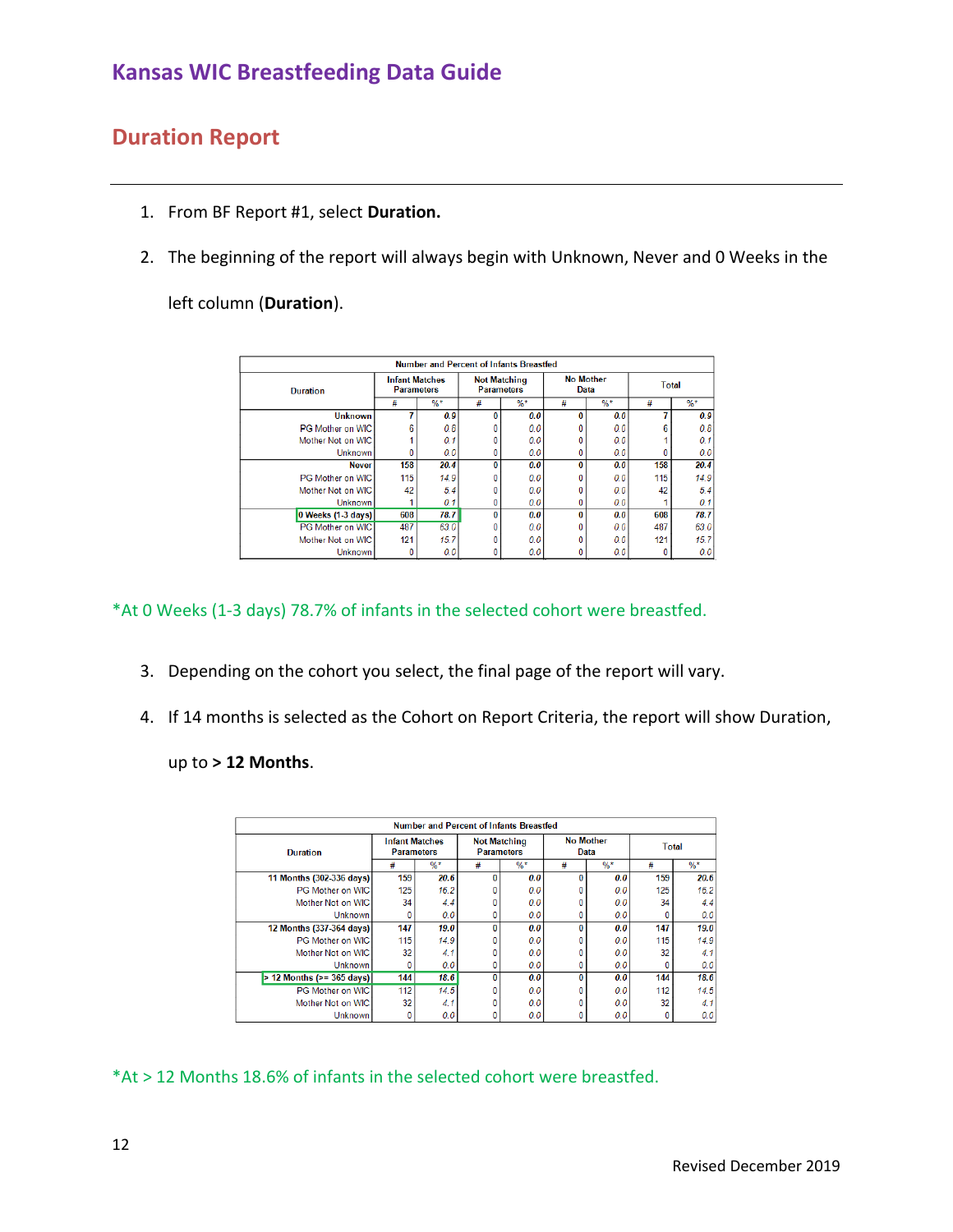- 5. The following example shows how to determine breastfeeding duration rates.
- 6. All reports can be **Printed** or **Saved As** an Excel file.

### **EXAMPLE 1: Duration Through Six Months**

- 1. From BF Report #1, select **Duration**.
- 2. Find **6 Months (155-182 days)** on the report.

| <b>Number and Percent of Infants Breastfed</b> |                                            |       |                                          |       |                          |       |       |       |
|------------------------------------------------|--------------------------------------------|-------|------------------------------------------|-------|--------------------------|-------|-------|-------|
| Duration                                       | <b>Infant Matches</b><br><b>Parameters</b> |       | <b>Not Matching</b><br><b>Parameters</b> |       | <b>No Mother</b><br>Data |       | Total |       |
|                                                |                                            | $%$ * |                                          | $%$ * |                          | $%$ * |       | $%$ * |
|                                                |                                            |       |                                          |       |                          |       |       |       |

| ------------            |            |                             |        |                      |     |     |     |       |
|-------------------------|------------|-----------------------------|--------|----------------------|-----|-----|-----|-------|
| 6 Months (155-182 days) | 343        | 28.6                        |        | 0.0                  |     | 0.0 | 343 | 28.6  |
| <b>PG MOMER ON VICT</b> | <b>ZOJ</b> | 23.01                       |        | 0.0                  |     | 0.0 | 285 | 23.8  |
| Mother Not on WIC       | 56         | -4.                         |        | 0.0                  |     | 0.0 | 56  |       |
| Unknown                 |            | v.z                         |        |                      |     | 0.0 |     | 0.2 I |
| $\frac{1}{2}$<br>- - -  | .          | $\sim$ $\sim$ $\sim$ $\sim$ | $\sim$ | $\sim$ $\sim$ $\sim$ | . . | . . |     | on al |

- 3. In this example, **7 th Month cohort** was selected for Report Criteria. Therefore, among infants that turned 7 months old in the reporting period (July 2019,) 343 were breastfed through six months. This is equal to 28.6%
- 4. The percentage is calculated based on the total number of infants in the cohort, including those that were never breastfed. It is not necessary to do this calculation, but in this example,

**343 Infants BF through 6mo / 1,200 Total Infants \* 100% = 28.6% Breastfed through 6mo**

**NOTE:** The denominator for breastfeeding rates (1200 Infants in this example) will always consist of the total number of infants. In other words, it will include Unknown BF Status, Never BF, Stopped BF and Breastfeeding infants.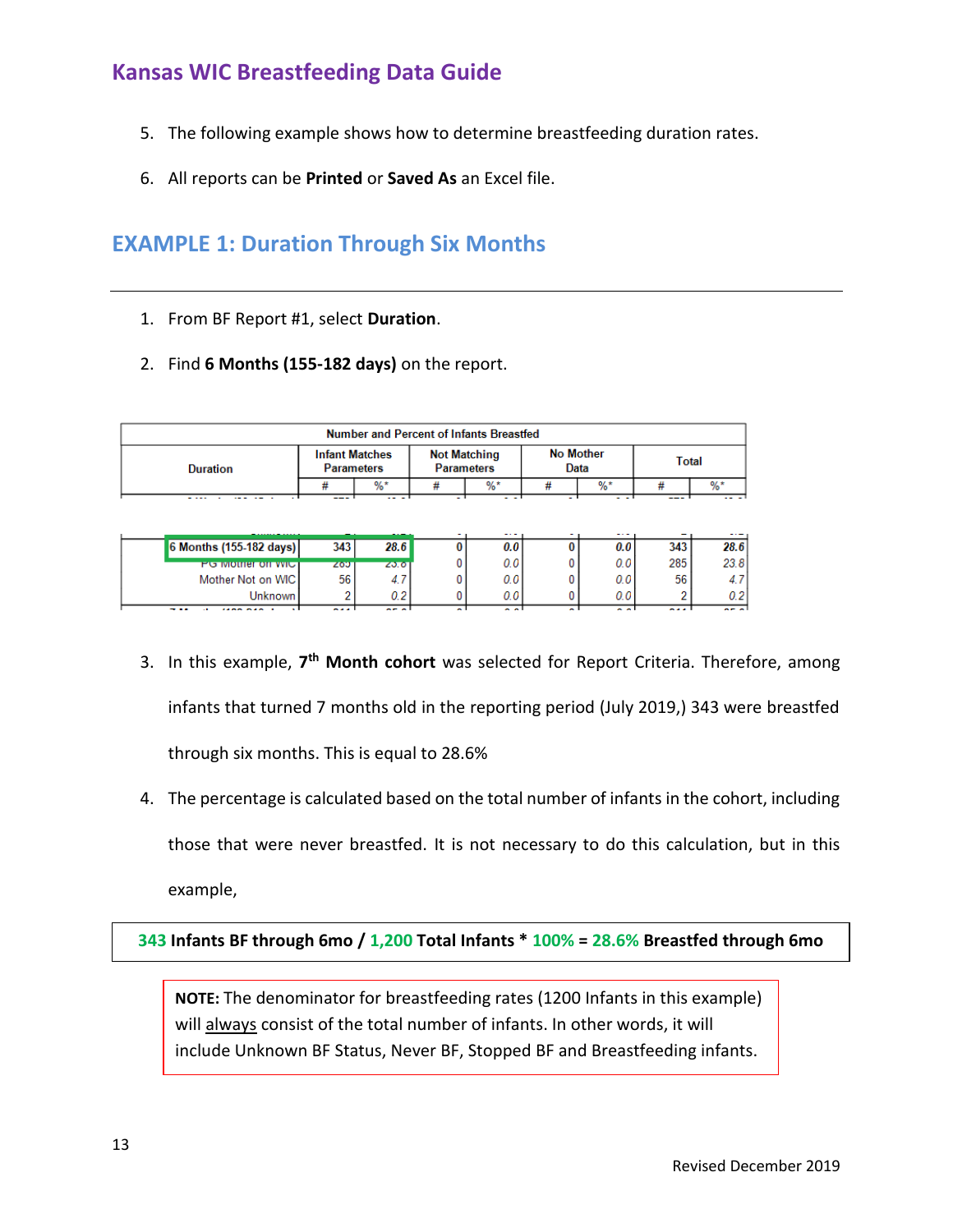# **Incidence Report**

- 1. From BF Report #1, select **Incidence.**
- 2. Here, the report shows the breastfeeding initiation rate among the selected cohort.
- 3. All reports can be **Printed** or **Saved As** an Excel file.

| <b>Number and Percent of Infants Breastfed</b> |                |                                            |       |                                          |       |                          |       |       |       |
|------------------------------------------------|----------------|--------------------------------------------|-------|------------------------------------------|-------|--------------------------|-------|-------|-------|
| <b>Breastfeeding</b><br>Incidence              |                | <b>Infant Matches</b><br><b>Parameters</b> |       | <b>Not Matching</b><br><b>Parameters</b> |       | <b>No Mother</b><br>Data |       | Total |       |
|                                                |                | #                                          | %*    | #                                        | $%$ * |                          | $%$ * | #     | %*    |
|                                                | Ever           | 608                                        | 78.7  |                                          | 0.0   |                          | 0.0   | 608   | 78.7  |
|                                                | Never          | 158                                        | 20.4  |                                          | 0.0   |                          | 0.01  | 158   | 20.4  |
|                                                | <b>Unknown</b> |                                            | 0.9   |                                          | 0.0   |                          | 0.0   |       | 0.9   |
|                                                | Totals         | 7731                                       | 100.0 |                                          | 0.0   |                          | 0.0   | 773   | 100.0 |

\* 78.7% of infants in the selected cohort initiated breastfeeding.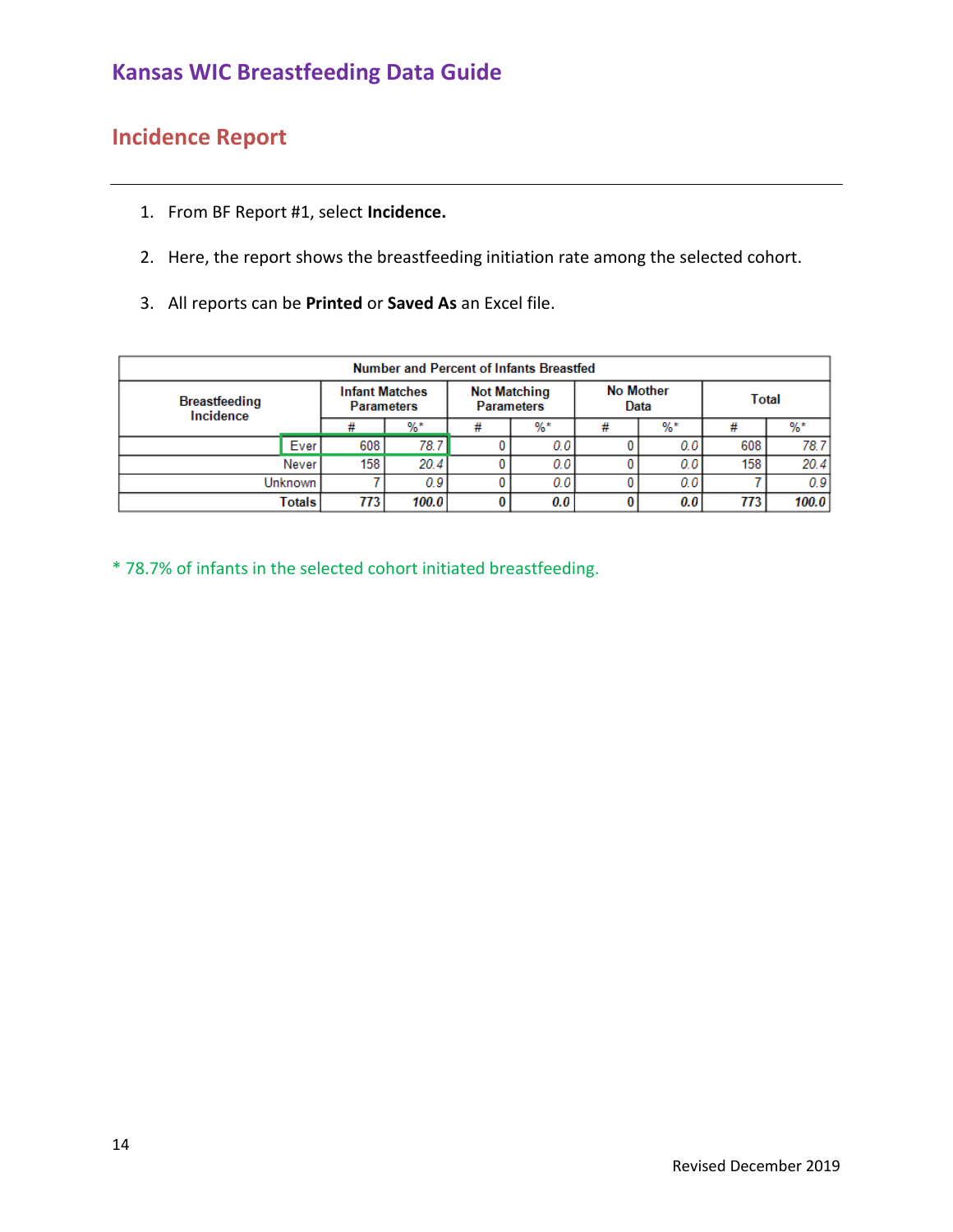#### **Client Detail Report**

- 1. From BF Report #1, select **Client Detail**.
- 2. If parameters have been selected, such as race. Select **Match Only** to exclude clients do

not match parameters.

3. Use the arrow to view **Report Parameters**.



4. View **Record Count** for **All**.

|                  | <b>BF Status:</b>                                          | $\vee$ All              |
|------------------|------------------------------------------------------------|-------------------------|
|                  | $\Box$ Exclusively $\Box$ Mostly<br>$\Box$ Limited<br>Ever | $\Box$ Stopped<br>Never |
| Record Count 773 |                                                            |                         |

- 5. View **Record Count** for **Exclusively** for the selected cohort.
- 6. View **Record Count** for **Limited** for the selected cohort.
- 7. View **Record Count** for **Ever** for the selected cohort.
- 8. View **Record Count** for **Mostly** for the selected cohort.
- 9. View **Record Count** for **Stopped** for the selected cohort.
- 10. View **Record Count** for **Never** for the selected cohort.
- 11. The following example shows how to determine Exclusive breastfeeding rates and at various ages.
- 12. All reports can be **Printed** or **Saved As** an Excel file.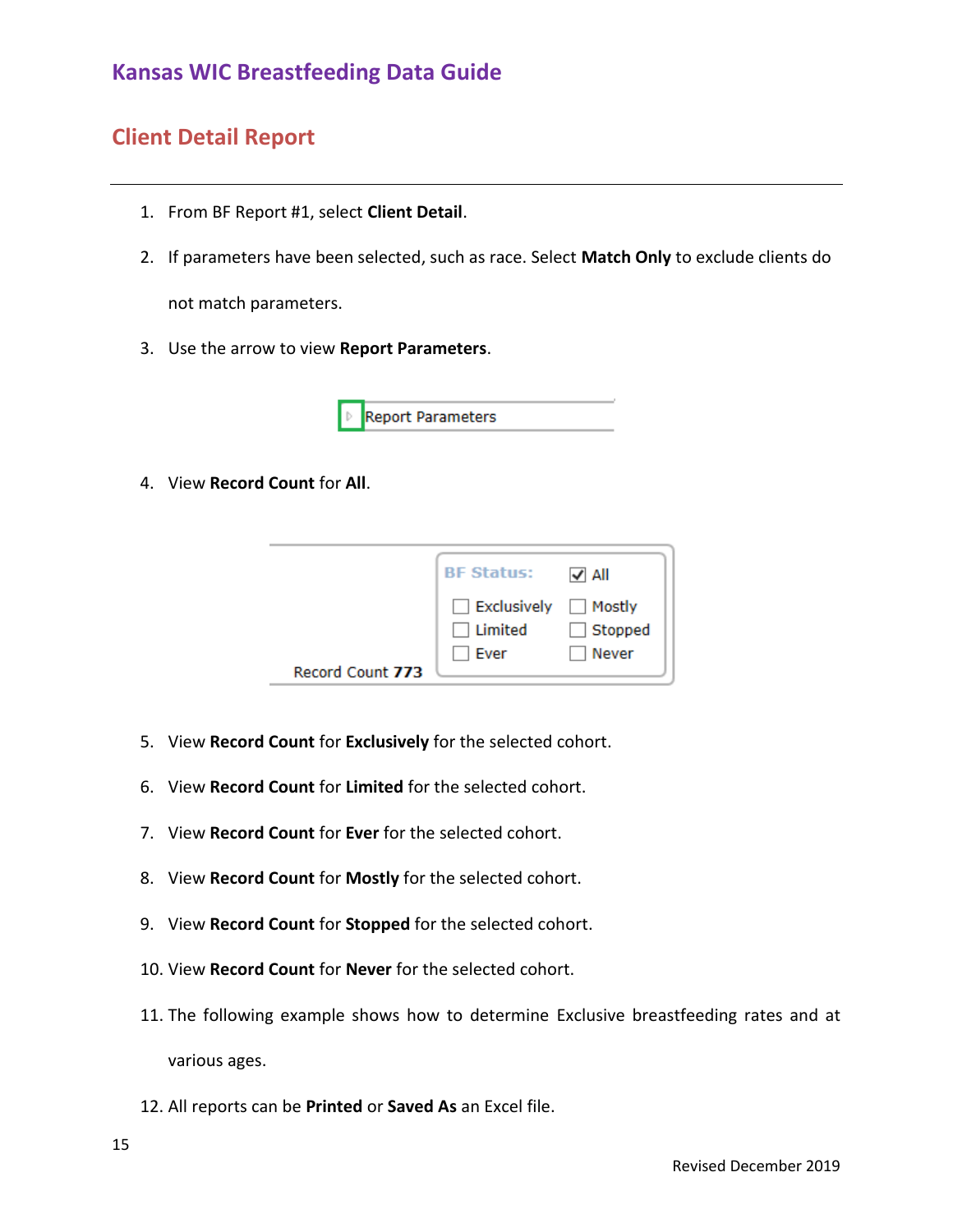#### **EXAMPLE 2: Exclusive Breastfeeding**

1. From BF Ad Hoc Criteria, select **4 th Month Cohort**. Fill in **Report Criteria** and **Select Report** 

#### **Period**.

| <b>Report Criteria</b>                                            |
|-------------------------------------------------------------------|
| <b>◎ Statewide</b>                                                |
| $\bigcirc$ Agency                                                 |
| $\circ$ Clinic                                                    |
| ○ Custom                                                          |
| <b>Select Cohort</b>                                              |
| 4th Month<br>$\sim$                                               |
| <b>Select Report Period</b>                                       |
| From July, 2019<br>to July, 2019<br>ν<br>$\overline{\phantom{a}}$ |

- 2. Do not select any additional Report Parameters.
- 3. Select **Review Parameters**.
- 4. Select **Generate**.
- 5. Select **Client Detail**.
- 6. Using the Client Detail window at the top of the screen, record the **Record Count** in

green below for All **BF Statuses**.

|                   | <b>BF Status:</b>      | $\sqrt{ \mathsf{All} }$ |
|-------------------|------------------------|-------------------------|
|                   | Exclusively Mostly     |                         |
|                   | $\Box$ Limited<br>Ever | $\Box$ Stopped<br>Never |
| Record Count 1071 |                        |                         |